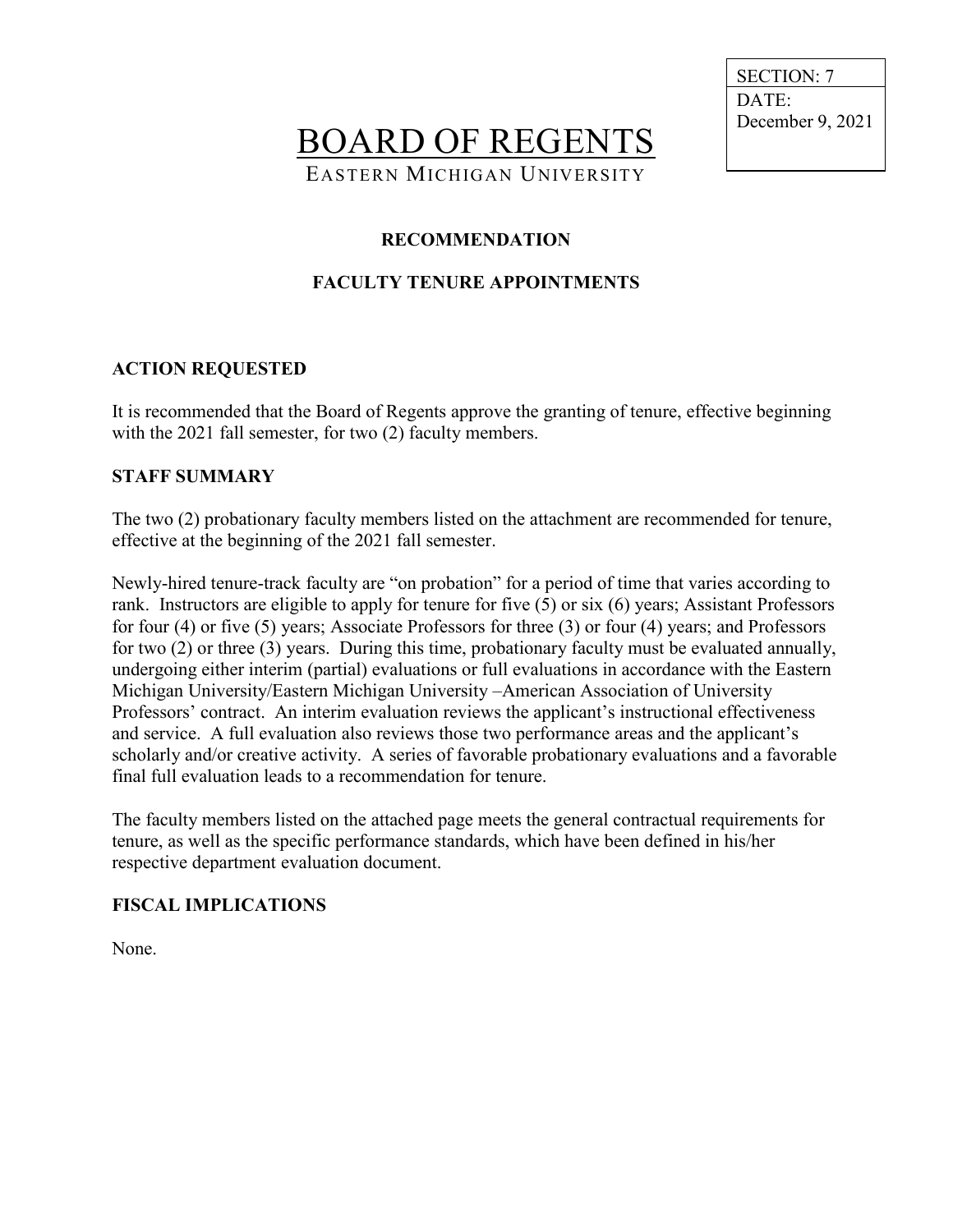## **ADMINISTRATIVE RECOMMENDATION**

The proposed Board action has been reviewed and is recommended for Board approval.

University Executive Officer<br>Rhonda Longworth, Ph.D.

November 16, 2021

**Date**